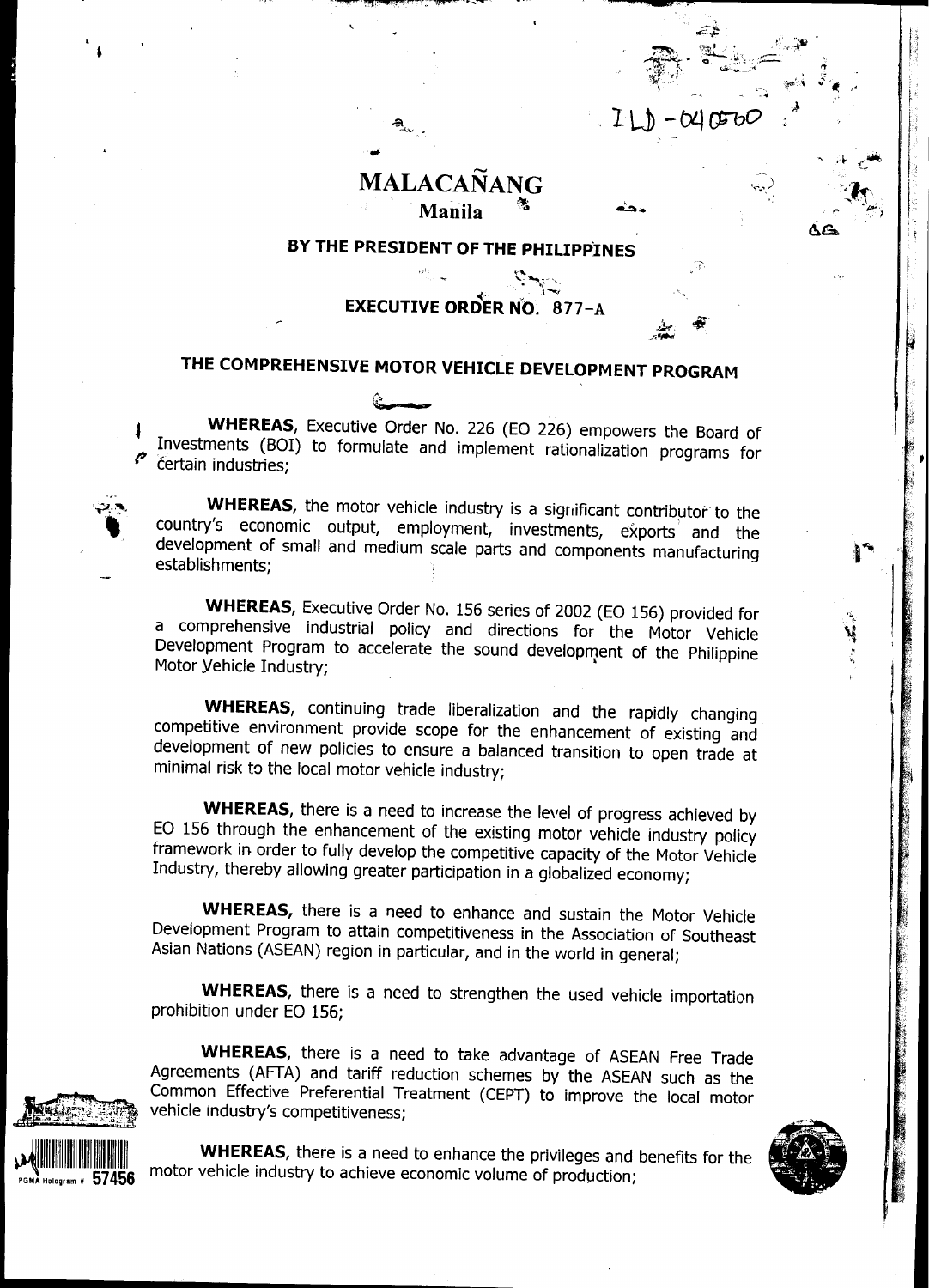WHEREAS, there is a prevailing trend towards the global harmonization of vehicle standards;  $\sum_{i=1}^n x_i$ .  $\mathbf{r}$ ,  $\mathbf{r}$  ,  $\mathbf{r}$ 

, .~ ~ "",'/: ,!¥~ if,

-oc",. . ~ -

 $\mathcal{L} = \mathcal{L} \left( \mathcal{L} \right)$ 

. A set of the set of the set of the set of the set of the set of the set of the set of the set of the set of the set of the set of the set of the set of the set of the set of the set of the set of the set of the set of t

..., , ,.", .4

~~. ,,""";..:,

~"'\*4.. .~~F ,G. ,I ;

 $\mathcal{G} \subseteq \mathcal{G}$  , we have  $\mathcal{G} \subset \mathcal{G}$  $\cdot$ 

"..' , ,,~

 $\sigma$   $\sigma$ 

"',.~ '- "'(""'"""'~,~ --

WHEREAS, there is a need to strengthen the local supply base to promote the maximum scale integration of the production of motor vehicles, and parts and components;

WHEREAS, there is a need to promote the development of new technologies in the motor vehicle industry and its support infrastructure;

WHEREAS, an integrated transport policy is necessary to optimize the growth of the motor vehicle industry thereby ensuring sustainable transportation development; , and  $\mathbb{R}^3$  , and  $\mathbb{R}^3$  , and  $\mathbb{R}^3$  , and  $\mathbb{R}^3$  , and  $\mathbb{R}^3$ 

WHEREAS, there is a need to create a Motor Vehicle Industry Development Council to oversee, coordinate and align all government policies and programs, rules and regulations, related to the motor vehicle industry;

WHEREAS, the President, as Chief Executive is vested with the power of control over all Executive Departments and Agencies;

NOW, THEREFORE, I GLORIA MACAPAGAL-ARROYO, President of the Republic of the Philippines, by virtue of the powers vested in me by law, do hereby order:

## ARTICLE 1. MOTOR VEHICLE DEVELOPMENT PROGRAM (MVDP)

Section 1. Coverage. - The Program shall cover the manufacture and assembly of the following motor vehicles:

- a. Classification  $I P$ assenger Cars shall refer to any four (4)-wheel motor vehicle, which is propelled by gasoline, diesel, electricity or any other motive power and principally designed to transport persons and not primarily to transport goods.
- b. Classification  $II$  Commercial Vehicles  $-$  shall refer to any four (4) or more wheeled motor vehicle, which is propelled by gasoline, diesel, electricity and any other motive power and principally designed to transport goods/cargoes and/or persons, such as but not limited to the following: utility vehicles, sports utility vehicles, Asian utility the following: utility vehicles, sports utility vehicles, Asian utility<br>vehicles and the Philippine utility vehicles; commuter vans, pick-ups,<br>light, medium and heavy trucks and buses; and special purpose<br>vehicles.



 $\ddot{\phantom{0}}$ 

!

!



~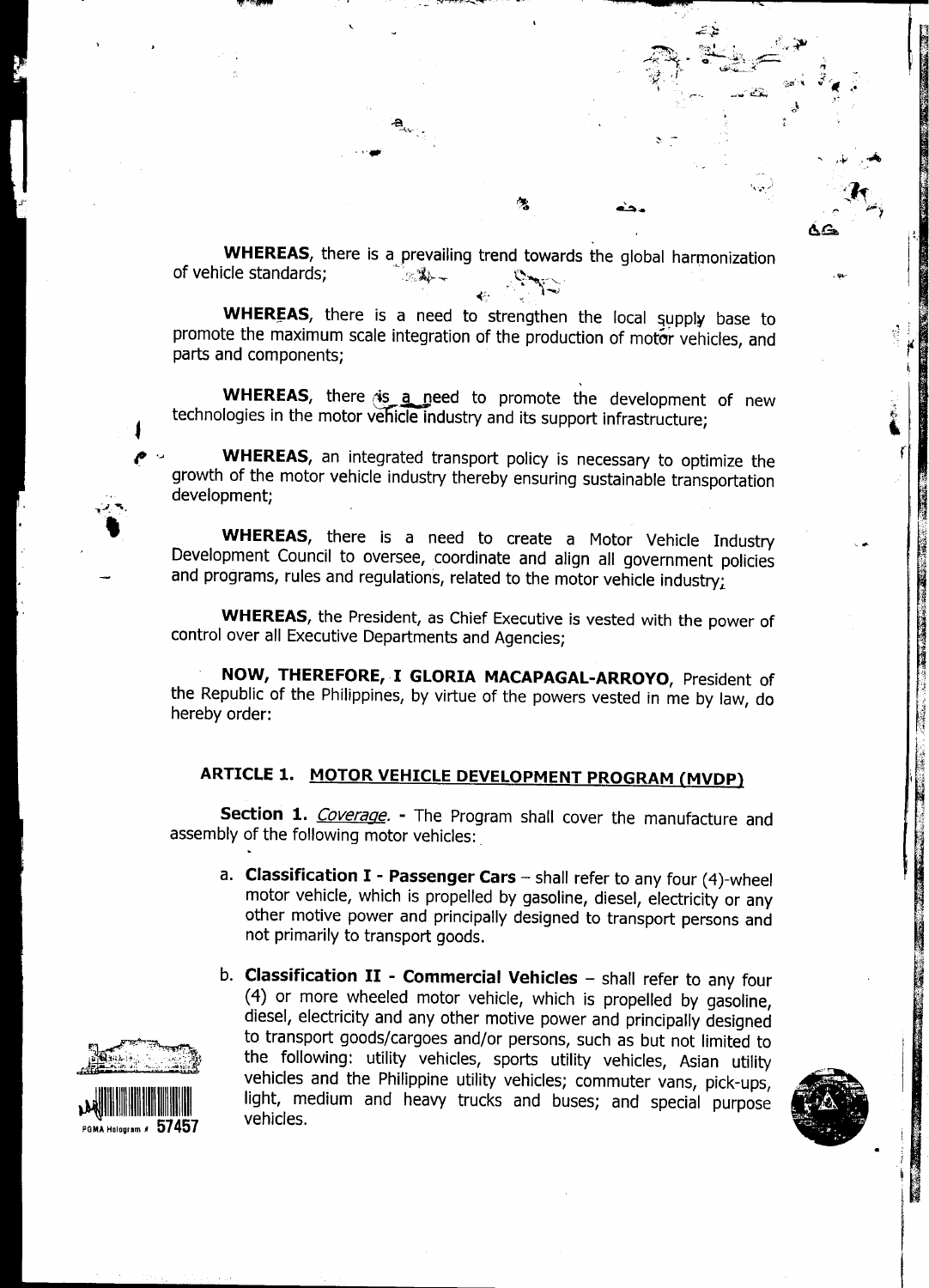c. Classification III - Motorcycles - shall refer to any two or threewheel vehicle propelled by gasoline, electricity or any other motive power, with or without sidecars.

"""" , '~ ~ "~'-'C~ ~~

 $\mathbf{v}$ 

..

, where  $\frac{1}{2}$  , where  $\frac{1}{2}$  , where  $\frac{1}{2}$  , where  $\frac{1}{2}$  , where  $\frac{1}{2}$ 

 $\mathcal{A}^{\mathbb{R}}$  .  $\mathbb{R}^{\mathbb{R}}$  .  $\mathbb{R}^{\mathbb{R}}$  .  $\mathbb{R}^{\mathbb{R}}$  .  $\mathbb{R}^{\mathbb{R}}$ 

-a, etc. - A, etc. - A, etc. - A, etc. - A, etc. - A, etc. - A, etc. - A, etc.

 $\mathbf{v} = \mathbf{v} \cdot \mathbf{v}$  , where  $\mathbf{v} = \mathbf{v} \cdot \mathbf{v}$  , where  $\mathbf{v} = \mathbf{v} \cdot \mathbf{v}$ 

'iitf.. "..,." ,," 'a -~ ~- ~ ~':;:' c, ':'; "

~. ~. ,..,,: ,..~~ i

 $\mathcal{A}$  . The contract of  $\mathcal{A}$ 

 $\bullet$  , and  $\bullet$  , and  $\bullet$ d. Classification IV - Other Vehicle Assemblies - shall refer to commercial vehicle platforms, major vehicle assemblies and bodies for commercial vehicles.

The production and/or assembly of motor vehicles and other vehicle assemblies covered under the MVDP shall be in knocked-down (KD) condition only. The KD scheme shall promote high value added in motor vehicle manufacturing and high degree of vehicle production operations.

Only brand-new Original Equipment Manufacturer (OEM) of KD parts and components for assembly purposes shall be eligible for importation under the .MVDP subject to such limitations as may be imposed by the Bor.

Section 2. Participants. - Entities organized under Philippine laws that will engage in the manufacture and/or assembly of brand new motor vehicles shall qualify as a participant under the MVDP. The participant shall:

- a. Assemble and/or manufacture brand new quaJity motor vehicles;
- b. Establish a new manufacturing and/or assembly facility or utilize an existing assembly facility, which is either idle or in operation, provided that there is investment in the manufacturing of parts and components;
- c. (i) Obtain a Technical Licensing Agreement (for those assembling foreign-branded vehicles), with the foreign OEM that will supply the KD parts and components and provide technology transfer, technical and -production assistance and support services; or

(ii) Secure a Long-term Supply Agreement, for those assembling locally-developed vehicles utilizing major parts and components; and

d. The manufacturing and/or assembly operation shall involve at least the basic assembly processes of welding, painting, trimming and quality testing/inspection.

Section 3. *Investments of a New Participant* - A new participant refers to a local manufacturer and/or assembler not registered under EO 156 or its predecessor programs.

The new participant shall, within one (1) year from date of registration with the MVDP, invest in the manufacture and/or assembly of motor vehicles and its parts and components at least US\$ 10 million for passenger car assembly; US\$8 million for commercial vehicle assembly; or US\$2 million for motorcycle

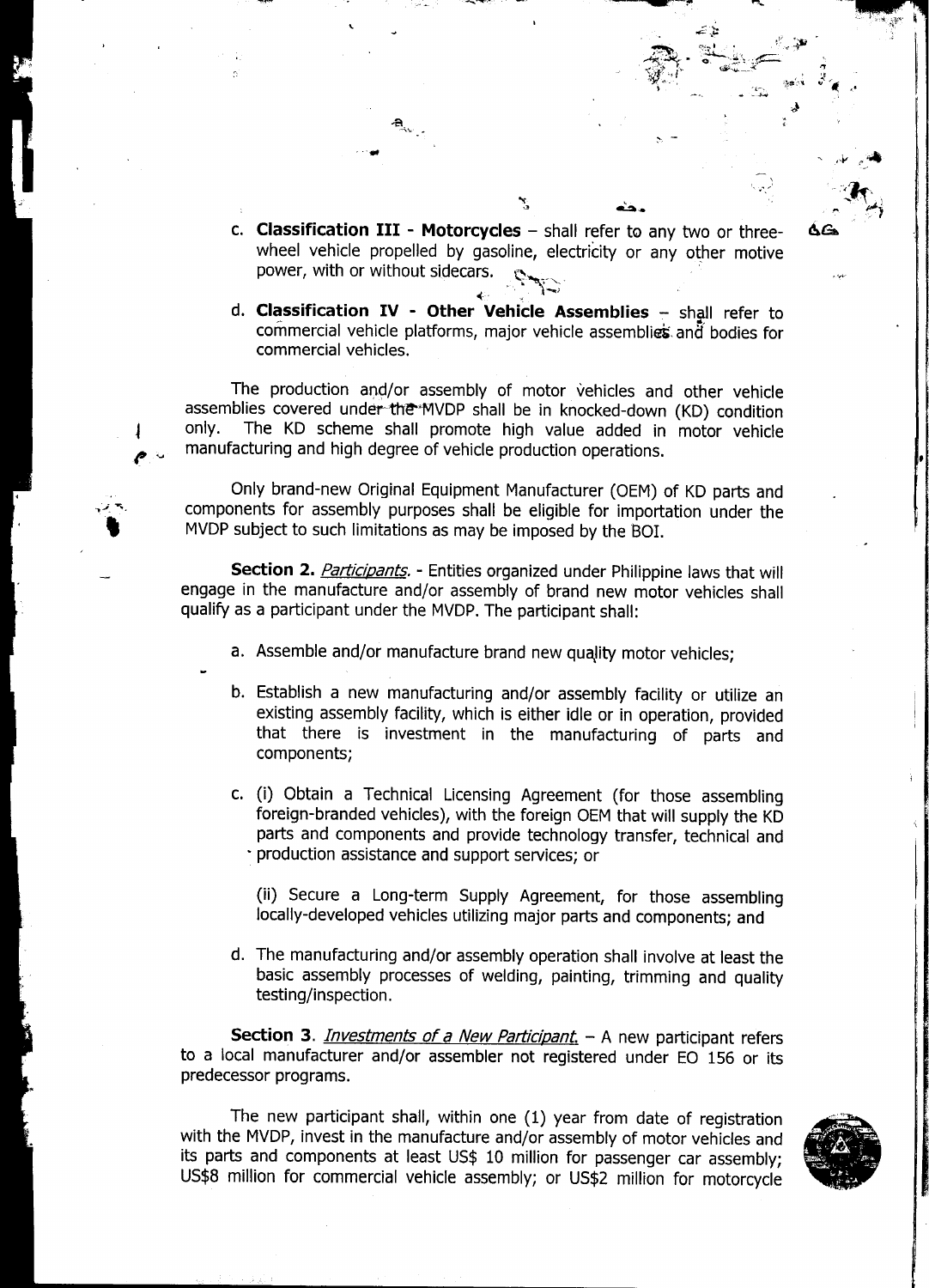assembly; Provided that, the investment requirement shall be subject to periodic review by the BOI. Investments shall be in any or a combination of the following schemes' "- ..,.. ."--"--' .-,' '  $\sim$   $\sim$   $\sim$   $\sim$   $\sim$ 

ፈ።

a. Inv~stments in in-house motor vehicle parts and cQmponents , "'" ", manufacturing; or "" ,~ '

--,-,.'C,-- , ~., " "'-' "

~ .,.;.'" l;;j ,:,'~ .,~',,~ t~

 $\mathcal{A}_{\mathcal{A}}$ 

 $\rightarrow$  1.1% in the set of  $\rightarrow$ 

..~., ~" r~ : -::'}';- "."".0 ,;o;~~:-;",.'!~ .:, " !

 $\mathcal{L} = \{ \mathcal{L} \mid \mathcal{L} \in \mathcal{L} \}$  , where  $\mathcal{L} = \{ \mathcal{L} \mid \mathcal{L} \in \mathcal{L} \}$  , where  $\mathcal{L} = \{ \mathcal{L} \mid \mathcal{L} \in \mathcal{L} \}$ 

-'. ,~ ,'" "

 $\mathcal{L}^{\mathcal{L}}(\mathcal{L}^{\mathcal{L}})$  and  $\mathcal{L}^{\mathcal{L}}(\mathcal{L}^{\mathcal{L}})$  . The contribution of the set of  $\mathcal{L}^{\mathcal{L}}$ 

- b. Equity investment, either minor or major, stockholdings in new or existing motor vehi<;~rts and components manufacturing company; ...:r -, or
- c. Cost sharing schemes with existing motor vehicle parts and components manufacturing companies in terms of tooling, modernization, and/or upgrade of facilities and technology. ~

~ \

Investments mentioned under paragraphs b and c above should result to increased capacity or improved production efficiency.

If the investment requirement mentioned above will be made on a purely assembly operation, it will be subject to such conditions as may be imposed by the BOI.

The BOI shall set the investment requirement for the parts and components manufacture for new participants that will utilize an existing ~ assembly facility, which is either idle or in operation, subject to such conditions as may be imposed.

Section 4. Application. - Application for registration shall be submitted to the BOI, together with an undertaking to invest in the manufacture and/or assembly of motor vehicles and its parts and components. The BOI shall decide on the application within thirty (30) working days from the date of its official ceptance.  $|\hspace{-.02in}1\hspace{-.02in}2\hspace{-.02in}|$ 

The approved participant shall be issued a Certificate of Registration by the BOI, which shall include the commitments made by the participant in the proposal and the terms and conditions imposed by the BOI. The participant shall present proof of investments within one  $(1)$  year from the date of registration; otherwise, the Certificate of Registration shall be automatically cancelled after ~ due process, in addition to the imposition of penalties, such as refund of incentives availed of, if any.

Section 5. Vested Rights. - Existing participants under EO 156 and its predecessor programs shall remain as members of the MVDP and continue to avail of the privileges hereof, provided they are in good standing.



Section 6. Models and Variants. - There shall be no limitation in the  $P_{\text{D}}$  and  $P_{\text{D}}$  57459 number of models that a participant may assemble and/or manufacture provided

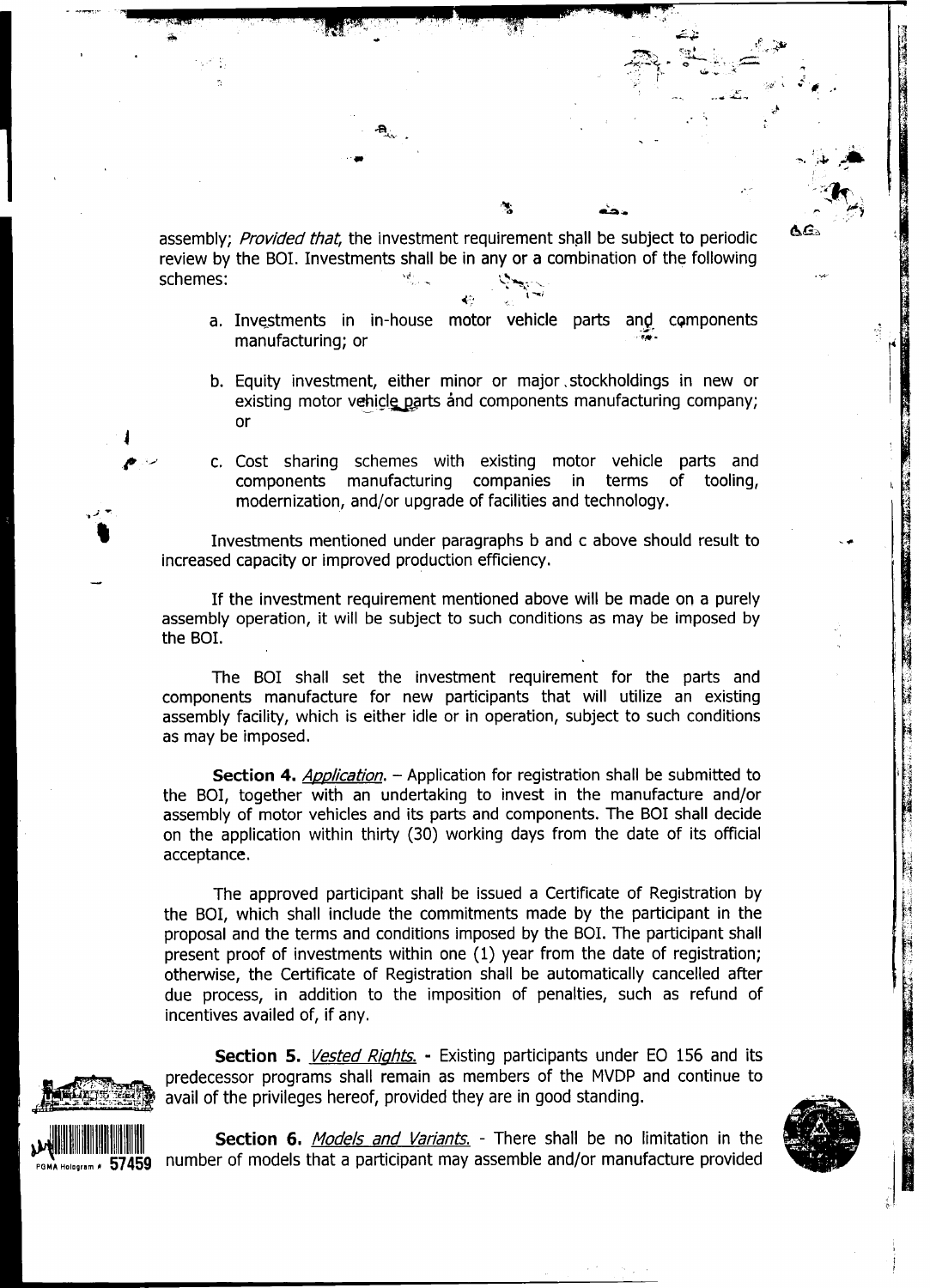the same are registered with the BOI. However, as a general rule, the BOI shall not register the same models under two  $(2)$  participants.  $\widehat{A}$ 

 $\mathcal{L} = \sum_{i=1}^{n} a_i$  , where  $\mathcal{L} = \sum_{i=1}^{n} a_i$ 

~, .-, ~ -~ Cc C ,-,.,..~ "

\. cO .v. .~~~~~; ..i~ ,:' \

..., ' -¥ ~,

 $\sim$   $-$ 

~. , " '::. :~~\i i

 $\mathcal{A}$  ,  $\mathcal{A}$  ,  $\mathcal{A}$ 

 $\sim$   $\omega$ 

~- ,

 $\ddot{\phantom{0}}$ 

A participant may also register multi brands of motor vehicles.

".<br>"" se

**Section 7.** Privileges. - The privileges of MVDP participants shall be as follows:

- a. Availment of tariff rates for KD parts and components for assembly under the MVDP tariff lines of the Tariff and Customs Code, subject to the issuance of Certificates of Authority (CA) to import by the BOI.
- b. Motor vehicle assembly and /or manufacture of parts and components manufacture shall be listed in the annual Investments Priorities Plan  $(IPP)$  for five (5) years from the date of effectivity of this EQ.

 $\sigma$  . The set of the set of the set of the set of the set of the set of the set of the set of the set of the set of the set of the set of the set of the set of the set of the set of the set of the set of the set of the s

c. Other privileges and benefits as may be allowed.

## ARTICLE 2. PROHIBITION OF USED VEHICLES IMPORTATION

Section 1. *Definition of Terms*. - For purposes of determining the type of motor vehicles that are allowed for importation, the following descriptions shall be used:

- a. Vehicle imported under the no dollar import program  $-\frac{a}{2}$  moto vehicle personally owned by a returning resident or immigrant with GVW not exceeding 3 tons in accordance with the Program's guidelines.
- b. Truck any motor vehicle whose body configuration is designed to carry heavy loads, general freight, or for special purpose regardless of gross vehicle weight, provided that pick-ups are not considered as trucks.
- c. Bus a motor vehicle intended for mass transport or carrying of passengers.
- d. Special Purpose Vehicles  $-$  a range of motor vehicles specially constructed or adapted, equipped with various devices that enable them to perform certain non-transport functions (i.e. fire trucks, crane lorries, mobile radiological units, mobile drilling derricks, concrete mixer lorries etc.) or a specialized type of motor vehicles used for the transport of persons or goods. (i.e. ambulance, hearses)





 $\cdot$  -

e. Fire truck - fire fighting vehicle with pump, usually driven by the vehicle's engine.

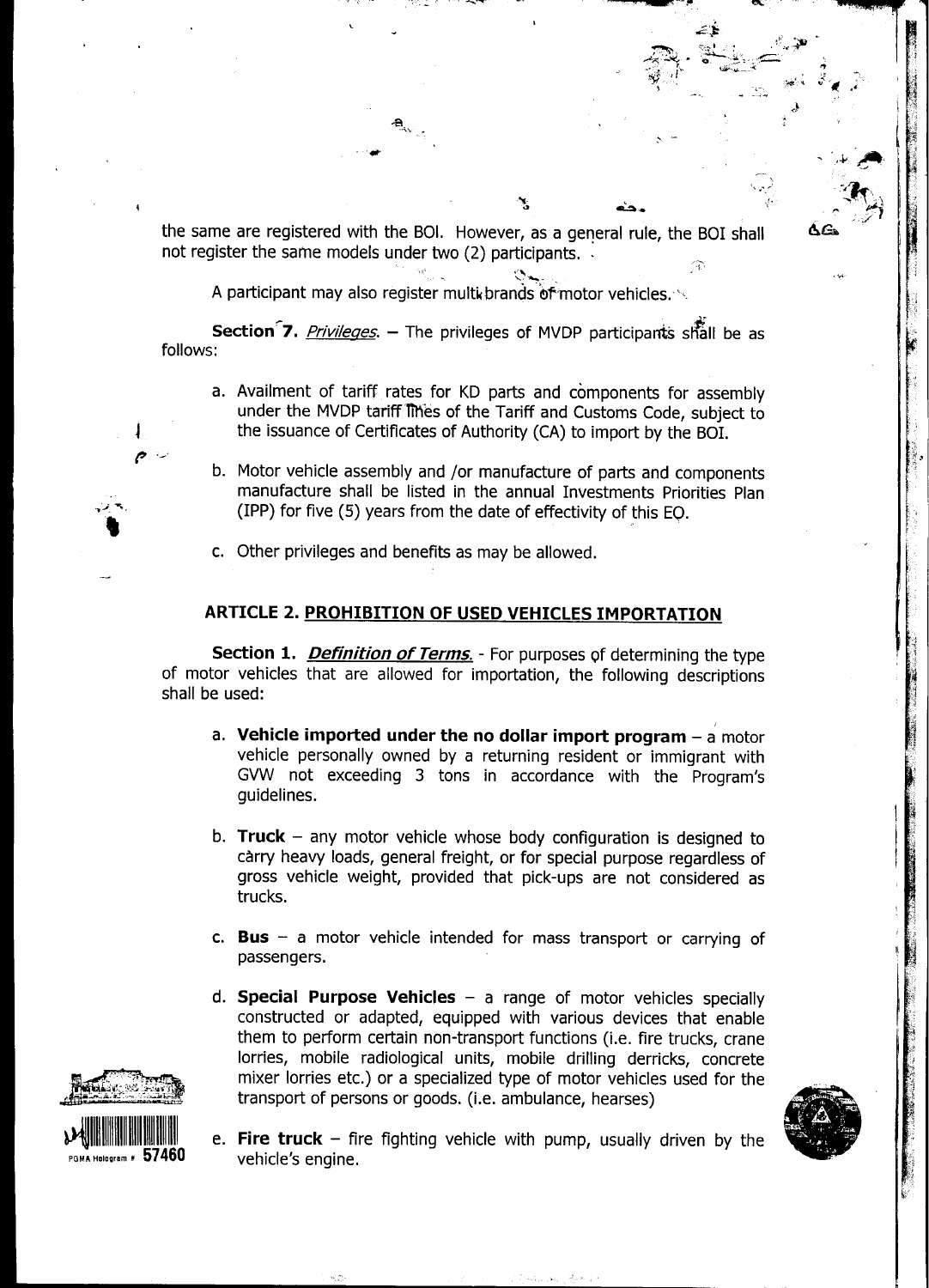f. **Crane lorry** – an equipment consisting of a motor vehicle chassis on which a cab and a rotating crane are permanently mounted.

:.: -"./~,~ ~ C~" -,~

.,-:~', --"".." ~;. ,y~ I;'

 $\mathcal{L} = \mathcal{L} \cup \{ \mathcal{L} \mid \mathcal{L} \in \mathcal{L} \}$ 

-a ;": l; ..",., .:-.. -

 $\mathbf{x}_i$  . The set of the set of the set of the set of the set of the set of the set of the set of the set of the set of the set of the set of the set of the set of the set of the set of the set of the set of the set of t ..~ ~ """} i;;

..' , ;:.. ,'" '

, where  $\frac{1}{2}$  of  $\frac{1}{2}$  of  $\frac{1}{2}$   $\frac{1}{2}$   $\frac{1}{2}$   $\frac{1}{2}$ ':~:;,: \_.""""'~~.::;:. ,;o','.~ ,,},~ " ~

.;;:;-. c'

, where  $\mathbb{Z}$  is the contract of  $\mathbb{Z}$  . The contract of  $\mathbb{Z}$ 

'd' . 1

~ International Property of the United States of the United States of the United States of the United States o  $\odot$   $\mathbb{Z}$   $\mathbb{Z}$   $\mathbb{R}$ 

, ,

~... f

 $\frac{1}{2}$ 

"

'.j

I

- $\sum_{i=1}^n\sum_{j=1}^n\sum_{j=1}^n\sum_{j=1}^n\sum_{j=1}^n\sum_{j=1}^n\sum_{j=1}^n\sum_{j=1}^n\sum_{j=1}^n\sum_{j=1}^n\sum_{j=1}^n\sum_{j=1}^n\sum_{j=1}^n\sum_{j=1}^n\sum_{j=1}^n\sum_{j=1}^n\sum_{j=1}^n\sum_{j=1}^n\sum_{j=1}^n\sum_{j=1}^n\sum_{j=1}^n\sum_{j=1}^n\sum_{j=1}^n\sum_{j=1}^n\sum_{j$ g. **Mobile drilling derrick** – a<lorry fitted with a derrick assembly winches and other appliances for drilling.
- h. **Ambulance**  $-$  a vehicle equipped with medical equipment or facilities and used for transporting the injured or sick.
- i. Hearse a vehicle for conveying the dead.
- **Truck tractor/tractor head a** vehicle constructed essentially for hauling or pushing another vehicle, appliance or load.

 $\frac{1}{2}$  . In the case of the case of the case of the case of the case of the case of the case of the case of the case of the case of the case of the case of the case of the case of the case of the case of the case of th

- k. **Concrete-mixer lorry** a vehicle consisting of a cab and a chassis, on which is permanently mounted a concrete mixer, capable of use for both making and transporting concrete.
- $\mathsf I$ . Mobile radiological unit  $\mathsf I$  a vehicle fitted with an examination room, dark room and complete radiological equipment.
- m. Pickup truck a light truck having an enclosed cab and an open -body with low sides and tailgate. For purposes of this EO, pickup truck is a vehicle with gross weight of up to 3 tons.

Section 2. **Brand New Vehicles.** - The importation of brand new motor vehicles shall be allowed pursuant to Executive Order No. 264, series of 1995 and Monetary Board Circular No. 92, series of 1995. To be considered brand new, the motor vehicles shall be (a) of current or advance year model in the country of origin and/or manufacture, or (b) of year model immediately preceding year in the country of origin and/or manufacture, provided that:

- a. The motor vehicle has a mileage of not more than 200 kilometers: and
- b. The motor vehicle has been acquired by the importer from the dealer as first owner.

**Section 3.** *Used Motor Vehicles.* - The importation into the customs territory or the Philippine territory outside the secured fenced-in Freeport zones of all types of used motor vehicles is prohibited except for the following:

a. A vehicle that is owned and for the personal use of a returning resident or immigrant and covered by an authority to import issued under the No-Dollar Importation Program. Such vehicles cannot be resold for at least three (3) years;





b. A vehicle for the use of an official of the Diplomatic Corps and authorized to be imported by the Department of Foreign Affairs;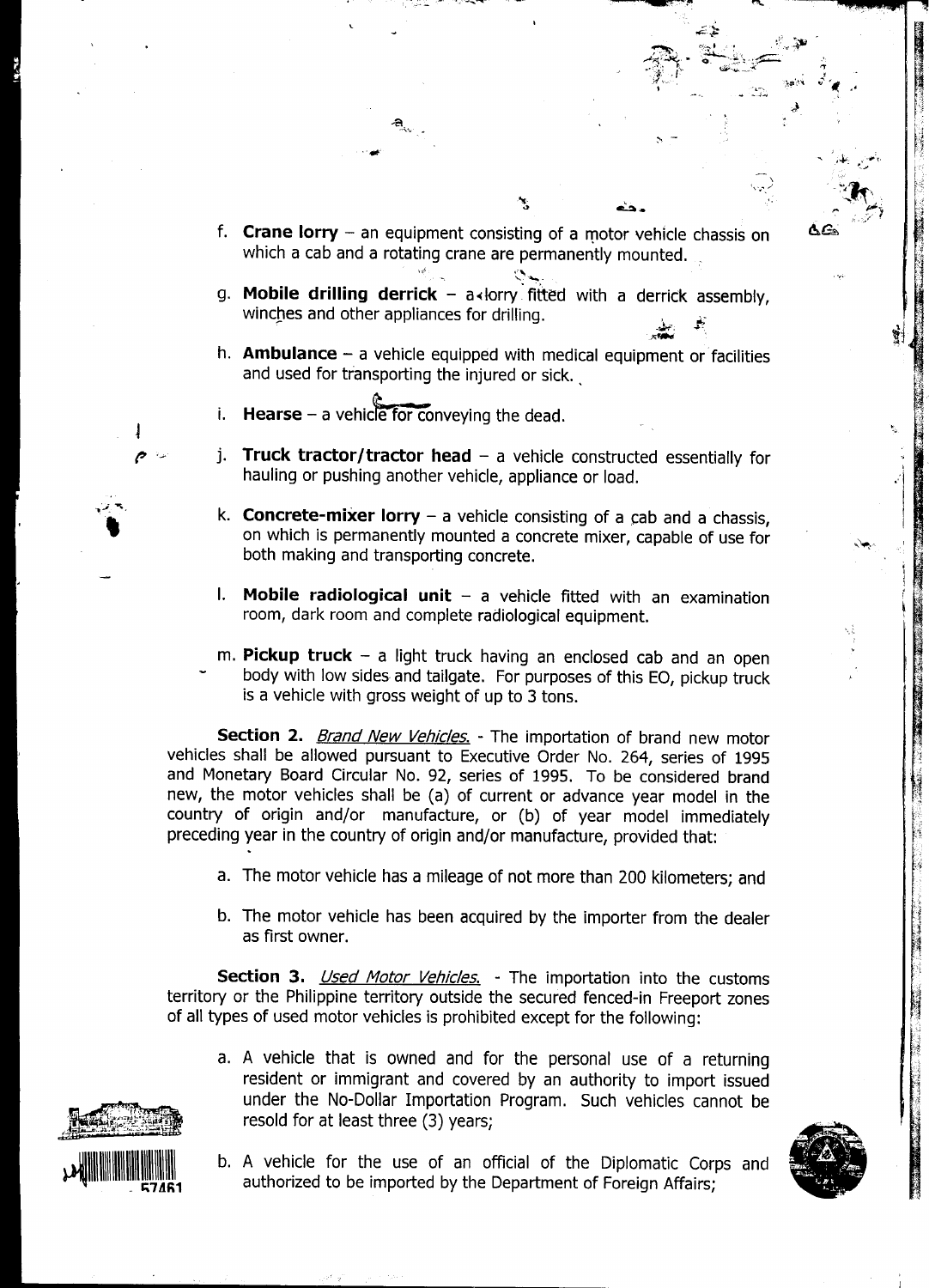c. Trucks with GVW of 2.5 tons and above covered by an authority to import issued by the Department of Trade and Industry (DTI);  $\mathcal{L}$ ,  $\mathcal{L}$ ,  $\mathcal{L}$ ,  $\mathcal{L}$ ,  $\mathcal{L}$ ,  $\mathcal{L}$ ,  $\mathcal{L}$ ,  $\mathcal{L}$ ,  $\mathcal{L}$ ,  $\mathcal{L}$ ,  $\mathcal{L}$ ,  $\mathcal{L}$ ,  $\mathcal{L}$ ,  $\mathcal{L}$ ,  $\mathcal{L}$ ,  $\mathcal{L}$ ,  $\mathcal{L}$ ,  $\mathcal{L}$ ,  $\mathcal{L}$ ,  $\mathcal{L}$ ,  $\mathcal{L}$ ,  $\mathcal{L}$ ,

. The contract of the contract of the contract of the contract of the contract of the contract of the contract of the contract of the contract of the contract of the contract of the contract of the contract of the contrac

 $\frac{1}{\sqrt{2}}$ 

'-,'~ ~ T""",~:"~ ~ """"""'-""'-'~"

 $\ddot{\phantom{0}}$ 

"", ..,~"~ ., . The contract of the contract of the contract of the contract of the contract of the contract of the contract of the contract of the contract of the contract of the contract of the contract of the contract of the contrac

1

~pK,. ."~i':F "

 $\mathbf{r}$  ,  $\mathbf{r}$  ,  $\mathbf{r}$  ,  $\mathbf{r}$  ,  $\mathbf{r}$  ,  $\mathbf{r}$  ,  $\mathbf{r}$  ,  $\mathbf{r}$ 

 $\mathcal{C} = \{ \mathcal{C} \mid \mathcal{C} \in \mathcal{C} \mid \mathcal{C} \in \mathcal{C} \}$  , respectively. The set of  $\mathcal{C}$ 

 $\mathbb{Z}^{\mathbb{Z}^{n}}$  and  $\mathbb{Z}^{\mathbb{Z}^{n}}$  if  $\mathbb{Z}^{\mathbb{Z}^{n}}$  and  $\mathbb{Z}^{\mathbb{Z}^{n}}$ 

.., ~!;.i-'~

c. Trucks with GVW of 2.5 tons and above covered by and above covered by an authority to  $\Delta G$  )  $\frac{1}{2}$  )

- d. Buses with GVW of 6 tons and above covered by an authority to integration in  $\mathbb{I}$  $\frac{1}{2}$  is  $\frac{1}{2}$ ;  $\frac{1}{2}$ ;  $\frac{1}{2}$ ;  $\frac{1}{2}$ ;  $\frac{1}{2}$ ;  $\frac{1}{2}$ ;  $\frac{1}{2}$ ;  $\frac{1}{2}$ ;  $\frac{1}{2}$ ;  $\frac{1}{2}$ ;  $\frac{1}{2}$ ;  $\frac{1}{2}$ ;  $\frac{1}{2}$ ;  $\frac{1}{2}$ ;  $\frac{1}{2}$ ;  $\frac{1}{2}$ ;  $\frac{1}{2}$ ;  $\frac{1}{2}$ ;  $\frac{1}{2}$ ;
- e. Special purpose vehicles:
	- 1) fire trucks
	- 2) ambulances
	- 3) funeral hearses/coaches
	- 4) crane lorries
- 5) tractor heads or truck tractors . ,. 6) boom trucks .i .
	- 6) boom trucks
	- 7) tanker trucks
	- 8) tank lorries with high pressure spray gun
	- 9) reefers or refrigerated trucks
	- 10) mobile drilling derricks
	- 11)transit/concrete mixers
	- 12) mobile radiological units
	- 13)wreckers or tow trucks
	- 14) concrete pump trucks
		- 15)aerial/bucker flat-form trucks
		- 16)street sweepers
		- 17)vacuum trucks
		- 18)garbage compactors
		- 19)self loader trucks
		- 20)man lift trucks
		- 21)lighting trucks
		- 22)trucks mounted with special purpose equipment
		- 23) all other types of vehicles designed for a specific use; and
		- f. Motorcycles covered by an authority to import issued by the DTI.

Section 4. *Exempted Used Vehicles*. - Used vehicles exempted from the prohibition on importation shall require an authority to import from the OTI.

Section 5. *Used Engine, Parts and Components.* - Importation of used engines and parts and components for all motor vehicles shall require an authority to import issued by OTI.

Section 6. Monitoring of Importation of Used Motor Vehicles. - To effectively implement the provisions of this Article, the following shall be carried<br>out:



 $\mathcal{L}_{\mathcal{A}}$ 

a. The DTI shall monitor all importations of used motor vehicles. A .11111111111111111111111111111111111 monthly report on the result of its monitoring and the impact of



--t

:!"

~

I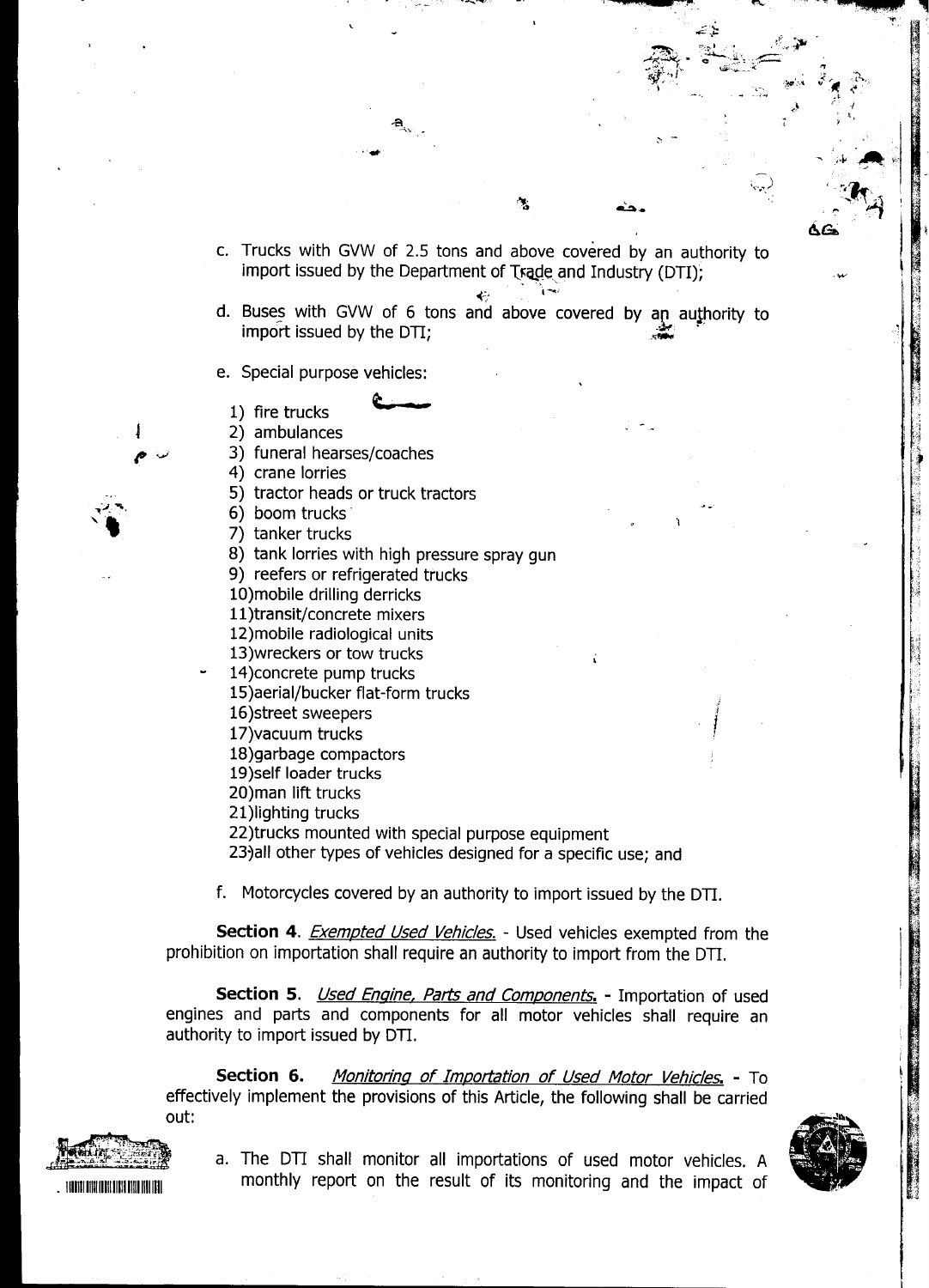imports shall be submitted to the DTI. When necessary and after due public consultation, it may issue an order suspending or restricting the entry of certain types of motor vehicles.

- b. The Bureau of Customs (BOC) is hereby directed to submit the following information pertaining to the importation of motor vehicles to the DTI:
	- 1) Name of importer:
	- 2) Importer's address;
	- 3) Quantity and invoice values of vehicle/s;
	- 4) Make (brand), vehicle model, year model and identification numbers of vehicle/s;
	- 5) Date of importation:
	- 6) Assessed values of the vehicle/s;
	- 7) Tariff classification and rate of duty per vehicle;
	- 8) Total amount of taxes and duties paid on the shipment; and
	- 9) Other relevant information on the importation of the said vehicle/s.
- c. The Land Transportation Office (LTO) is hereby directed to submit the following information pertaining to the registration of imported motor vehicles to the Council:
	- 1) Name of registrant:
	- 2) Registrant's address;
	- 3) Quantity and invoice values of vehicle/s;
	- 4) Make (brand), vehicle model, year model and identification numbers of vehicle/s:
	- 5) Date of registration; and
	- 6) Other relevant information on the registration of the vehicle/s.

Such information shall be submitted every month not later than fifteen (15) days after the end of the reference month. The DTI, through the BOI, in coordination with the BOC and the LTO, may issue additional guidelines if necessary, to effectively implement this directive.

- d. Consistent with the provisions of Republic Act No. 8749 or the Clean Air Act of 1999, all imported motor vehicles shall not be sold nor allowed to operate unless it has complied with emission standards. The LTO shall only register imported motor vehicles upon compliance.
- e. The Department of Finance (DOF) and the Department of Transportation and Communication (DOTC), including the BOC, Bureau LTO and of Internal Revenue  $(BIR)$ , other government instrumentalities shall perform their duties and responsibilities consistent with this Executive Order as they apply to the program.



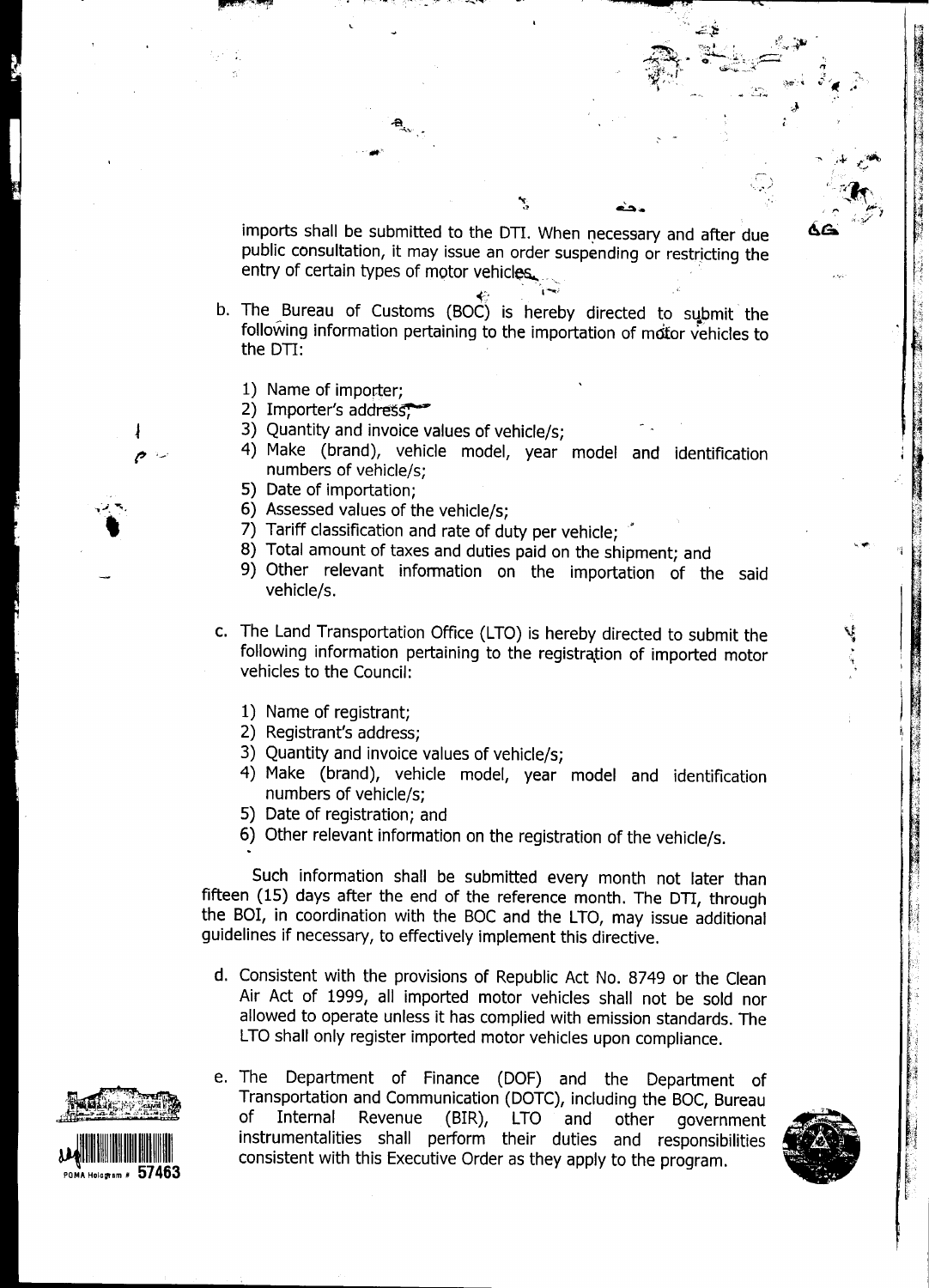f. All agencies instructed under the provisions of this Executive Order are directed to issue additional directives, circulars, or orders, if necessary to implement the provisions hereof, within fifteen (15) days from the effectivity of this Executive Order.

.~ ~:'~~~~: .t~ ;:

",,"' '"-""'" -~ , ".~

 $\mathbf{A}$  . The set of the set of the set of the set of the set of the set of the set of the set of the set of the set of the set of the set of the set of the set of the set of the set of the set of the set of the set of t

~ -"

. The set of  $\mathcal{H}_{\lambda}$ ..~. .-

 $\blacksquare$ 

Section 7. Penalty. - All vehicles imported found to be in violation of this Executive Order shall be subject to seizure and re-exported at the expense of the importer/consignee immediately.



 $\sum_{i=1}^n x_i$ 

## ARTICLE 3. RESTRUCTURING OF TARIFF RATES

Section 1. Tariff Restructuring. - Consistent with the objectives of the MVDP, the tariffs for motor vehicle products shall be restructured at such rates comparable to neighboring countries with similar motor vehicle development programs. , ,.

#### ARTICLE 4. RESTRUCTURING OF EXCISE TAX

Section 1. Excise Tax Restructuring. - Consistent with the objectives of this Executive Order, the excise taxation system for motor vehicles shall be restructured to create a fair, sjmple, transparent and stable taxation system and promote the development of the motor vehicle industry.

## ARTICLE 5. EXPORT INCENTIVES

Section 1. Export Incentives. - An incentives package shall be granted on the exports of motor vehicles, other vehicle assemblies and its parts and components, in order to encourage greater participation and diversification in automotive exports.

#### ARTICLE 6. STANDARDS AND TECHNICAL REGULATIONS

Section 1. **Standards and Technical Regulations.** - Standards and Technical Regulations shall be established for quality, safety and environmental performance, among others, of motor vehicles.

Section 2. Mutual Recognition Agreements. - Efforts shall be made towards the adoption of Mutual Recognition Agreements (MRA).

Section 3. *Support Infrastructures*. - Privileges and benefits shall be extended to support infrastructures under this Article as may be allowed.



",'

~ .,

 $i$  ;

 $\mathbf{r}$ 

 $\mathbf{r}$ 

I

 $\frac{1}{2}$ I o~



~

 $\overline{\phantom{a}}$ 

11111111111111111111111111111111111 II ;;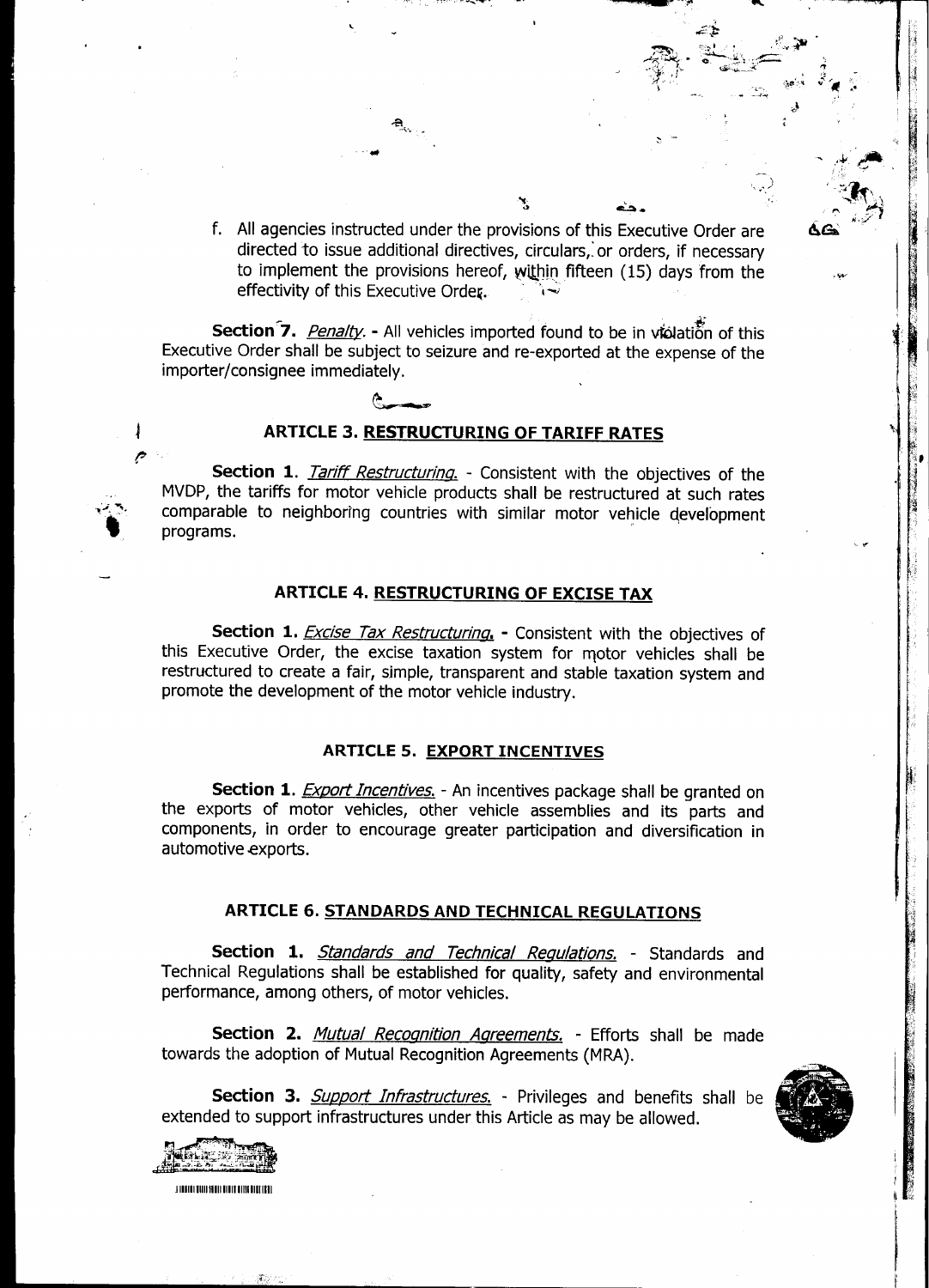## ARTICLE 7. PARTS MANUFACTURING AND AUTO-SUPPORTING **INDUSTRIES DEVELOPMENT**

Section 1. *Support Measures*. - Support measures shall be implemented to ensure the development, competitiveness and capacity utilization. of parts manufacturing and auto-supporting industries.

## ARTICLE 8. ASEAN AGREEMENTS AND PROGRAMS

Section 1. ASEAN Agreements and Programs. - Aligned with its objectives, the MVDP shall aggressively continue to take advantage of the free trade agreements and programs of the ASEAN for the benefit of the automotive industry.

## **ARTICLE 9. MOTOR VEHICLE INDUSTRY COUNCIL**

Section. 1. Motor Vehicle Industry Council. - There is hereby created a Council for the motor vehicle industry hereinafter referred to as the Council, and shall be under the supervision of the DTI.

The Council shall be the central policy coordinating body tasked to ensure the accelerated development of the Philippine motor vehicle industry, in accordance with this Executive Order.

The Council shall be composed of:

- DTI Secretary Chairman a.
- DTI Undersecretary for Industry and Investments Vice-Chairman b.
- DTI Undersecretary for Consumer Welfare and Trade Regulations- $C_{\bullet}$ Member
- d. DENR Undersecretary - Member
- DOE Undersecretary Member e.
- DOLE Undersecretary Member f.
- Assistant Secretary, LTO Member q.
- Chairman, LTFRB Member h.
- i. Commissioner, BOC - Member
- Four (4) industry representatives to be appointed by the President j. upon the recommendation of the motor vehicle industry associations for a term of two (2) years

Permanent representatives designated by government members shall not be lower than the position of Assistant Secretary.





Section. 2. Powers and Functions of the Council. - The Council shall have the following powers and functions: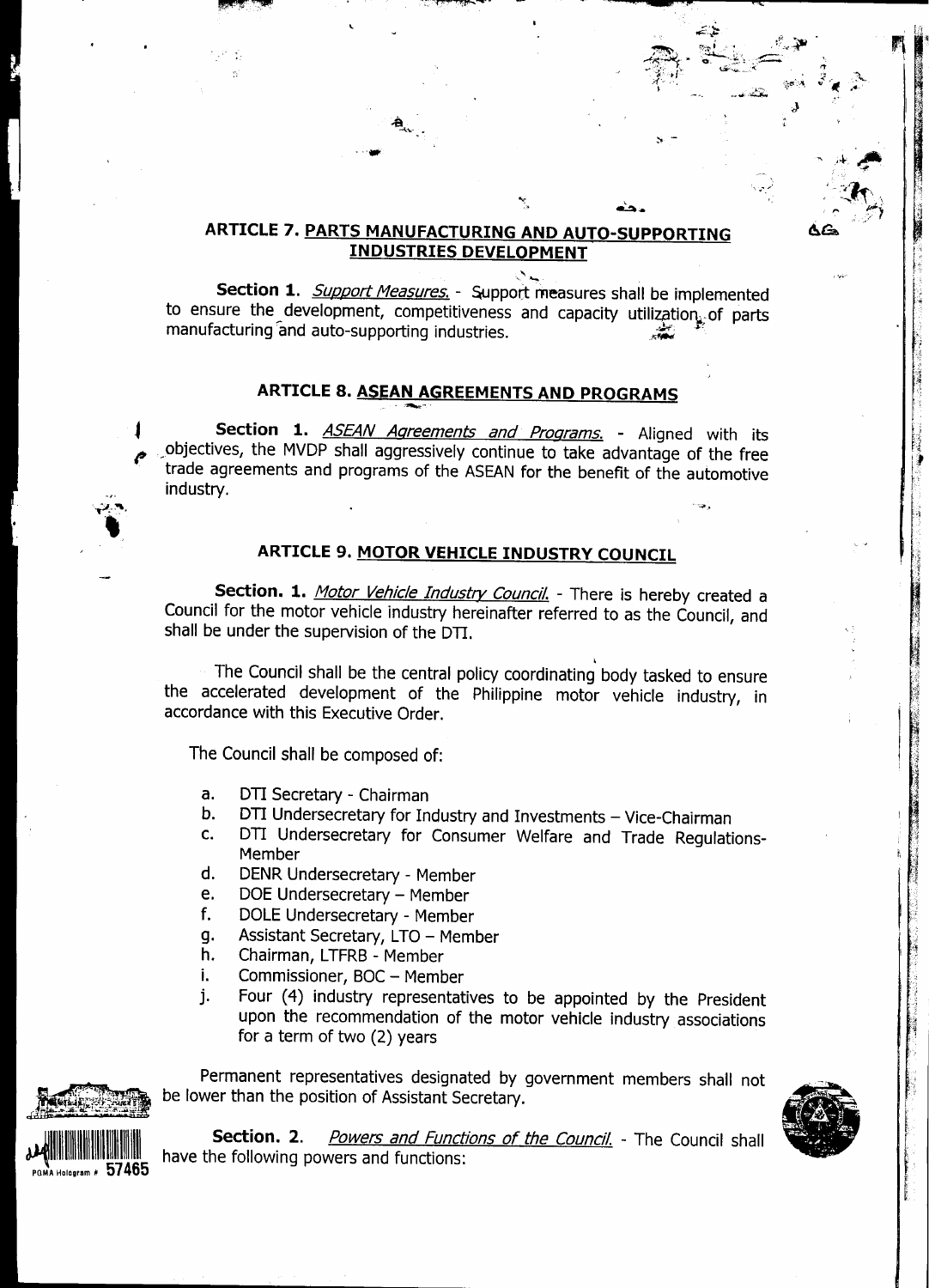a. To oversee the implementation of the MVDP and other programs for the development of the automotive industry;  $\mathbb{R}^{\mathbb{N}}$  (see Fig. ). The contract of  $\mathbb{R}^{\mathbb{N}}$ 

..1;~j"' o~~~i"~ .' j l:

.-." .

 $\mathcal{A}$  and  $\mathcal{A}$  . The second contract of  $\mathcal{A}$  , and  $\mathcal{A}$  , and  $\mathcal{A}$  , and  $\mathcal{A}$  , and  $\mathcal{A}$  , and  $\mathcal{A}$  , and  $\mathcal{A}$  , and  $\mathcal{A}$  , and  $\mathcal{A}$  , and  $\mathcal{A}$  , and  $\mathcal{A}$  , and  $\mathcal{A}$ 

 $\mathbf{A}_{\mu}$  ; and the set of the set of the set of the set of the set of the set of the set of the set of the set of the set of the set of the set of the set of the set of the set of the set of the set of the set of the s

 $^{\circ}$  . The set of the set of the set of the set of the set of the set of the set of the set of the set of the set of the set of the set of the set of the set of the set of the set of the set of the set of the set of the

.., ~ ..:tc 1':~

, and the set of the set of the set of the set of the set of the set of the set of the set of the set of the set of the set of the set of the set of the set of the set of the set of the set of the set of the set of the se

-.-

 $\blacksquare$   $\blacksquare$   $\blacksquare$   $\blacksquare$   $\blacksquare$   $\blacksquare$ 

~'" I" ~ -~~ ;,.. ~" '~, ",~ [cof

 $\ddot{\phantom{a}}$ 

 $\lambda$ ,  $\lambda$ ,  $\lambda$ 

,"

'1'1 ,

i

I' |<br>|}

 $~\cdot~$  .

,.  $\mathbf{H}_\mathrm{e}$ 

> i  $\ddot{\phantom{0}}$

- b. To harmonize policies, rules and regulations, and other concerns as they affect the implementation of this Executive Order;  $\frac{1}{\sqrt{2}}$  ,  $\frac{1}{\sqrt{2}}$  ,  $\frac{1}{\sqrt{2}}$  ,  $\frac{1}{\sqrt{2}}$  ,  $\frac{1}{\sqrt{2}}$  ,  $\frac{1}{\sqrt{2}}$  ,  $\frac{1}{\sqrt{2}}$  ,  $\frac{1}{\sqrt{2}}$
- C. To coordinate all automotive industry development efforts of all agencies and instrumentalities of the government towards the strain and the strainment of the following:
	- 1) Creation of a conducive environment to attract new investments and expand existing opportunities;
	- 2) Development of innovative technologies in the automotive industry:
	- 3) Development of high value-added manufacturing activities in niche areas:
	- 4) Increase in the motor vehicle industry's exports and make the Philippines as a production hub for the region;
	- 5) Competitiveness of parts and component manufacturers and to enhance their contribution to the industry and the economy.
- d. To perform such other acts as may be necessary or incidental to the 1 exercise of its function and powers and the discharge of its duties
- under this Executive Order.

Section 3. Motor Vehicles Industry Department. - There is hereby created a Motor Vehicles Industry Department in the BOI to be headed by a Director. The organizational structure, including the duties and responsibilities of the Department consistent with this Executive Order, shall be drawn and approved by the BOI Board.

The Department shall also serve as the Secretariat of the Council. \;

Section 4. *Power to Require Assistance*. - The Council may require, if necessary, the assistance and cooperation of any government agency or any entity or association in order to ensure the effective implementation of the powers and functions of the Council.

Section 5. Meetings and Quorum. - The Council shall be organized within thirty (30) days from the promulgation of this Executive Order. The Council shall meet at least once in every quarter or as the need arises. The presence of seven (7) members shall constitute a quorum for the doing of business.

Section 6. *Honoraria and Allowances*. - The Council may in its discretion provide for honoraria and allowances for its members and its resource persons ~ subject to existing rules and regulations.





 $\blacksquare$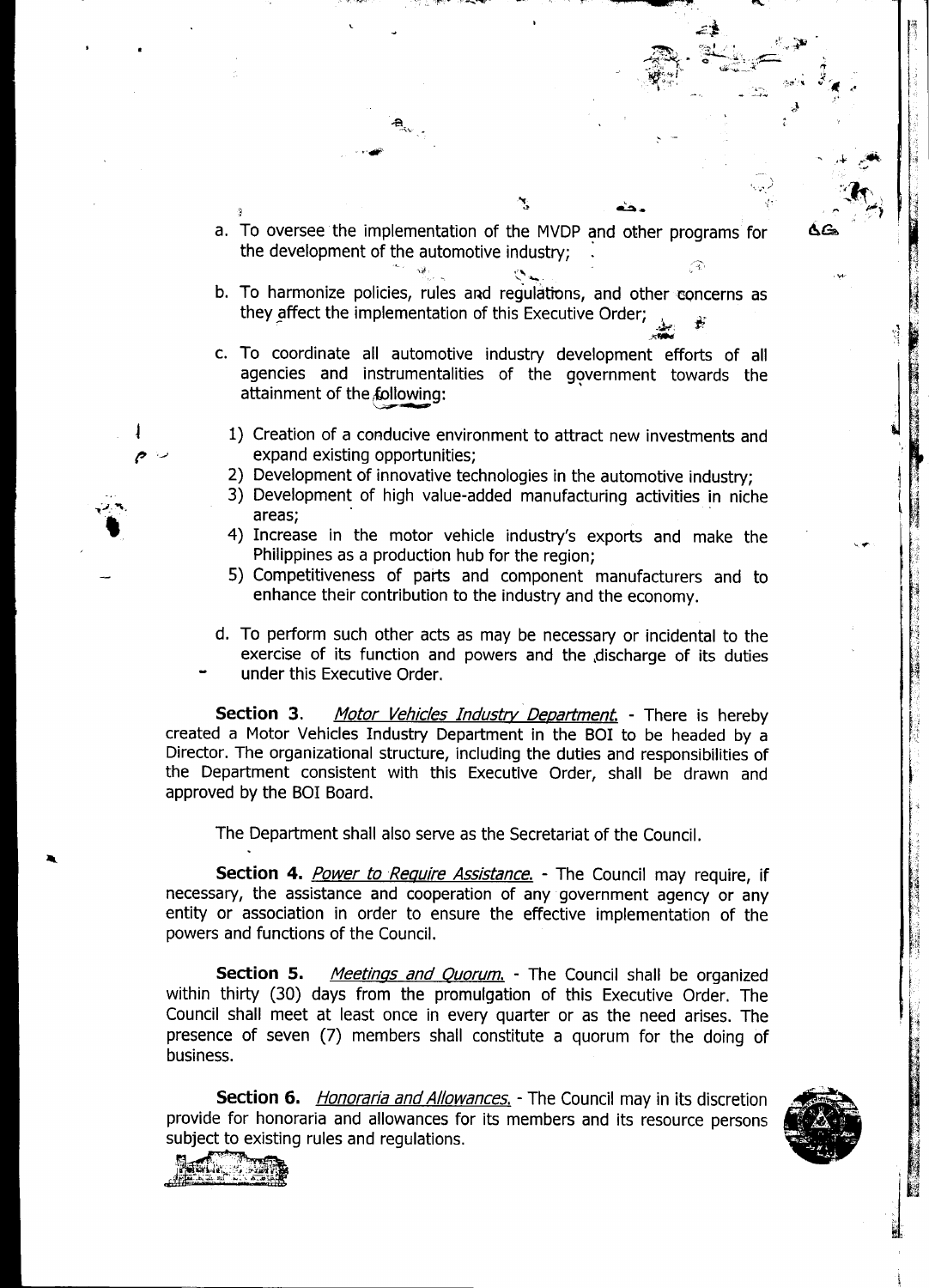Section 7. Appropriations. - To carry out the provisions of this Executive Order, the Council shall submit a supplemental budget to the Department of Budget and Management, which shall set aside the initial amount of Twenty Million Pesos (P 20 million) for its organizational and operational expenses from any fund in the National Treasury not otherwise appropriated. Thereafter, a regular line item in the General Appropriations Act under the BOI budget shall be provided to cover the requirements of the Council subject to existing accounting and auditing rules and procedures.

# ARTICLE 10. INDUSTRY DEVELOPMENT FUND

Section 1. *Industry Development Fund.* - An Industry Development Fund (IDF) shall be established to provide for research and development, acquisition, development and upgrading of equipment and facilities, manpower capacity building and compliance with market entry requirements for exporter, which fund shall be administered by the Council through the BOI. The fund shall be sourced from the budget of the Council and contributions from private sector stakeholders. This may be supplemented by grants and donations from any private or government office, agency or corporation in the Philippines or abroad. The fund shall be accounted for and disbursed in accordance with pertinent and existing laws, accounting and auditing rules and requlations.

## **ARTICLE 11. PENALTIES**

Section 1. *Participants*. - In case of violation of the provisions of this Executive Order or the terms and conditions of their registrations, after due notice, the Participants may be required to refund the benefits they enjoyed including interests and monetary penalties and/or cancellation or suspension of their registrations.

Section 2. Government Entities and Employees. - Any person, entity, government instrumentality or institution, found to be violating or grossly negligent in executing the mandates of this Executive Order shall result in the expulsion from office of any or all of the following personnel: the chief executive officer, responsible directors, responsible rank and file personnel and other responsible operating officers. Notwithstanding any provision of law to be contrary, they shall likewise be prohibited from holding any government position for at least two (2) years.

## **ARTICLE 12. GENERAL PROVISIONS**

Section 1. Repealing Clause. - All other orders, rules and regulations or parts thereof, which are inconsistent with the provisions of this Executive Order, are hereby repealed, amended or modified accordingly.